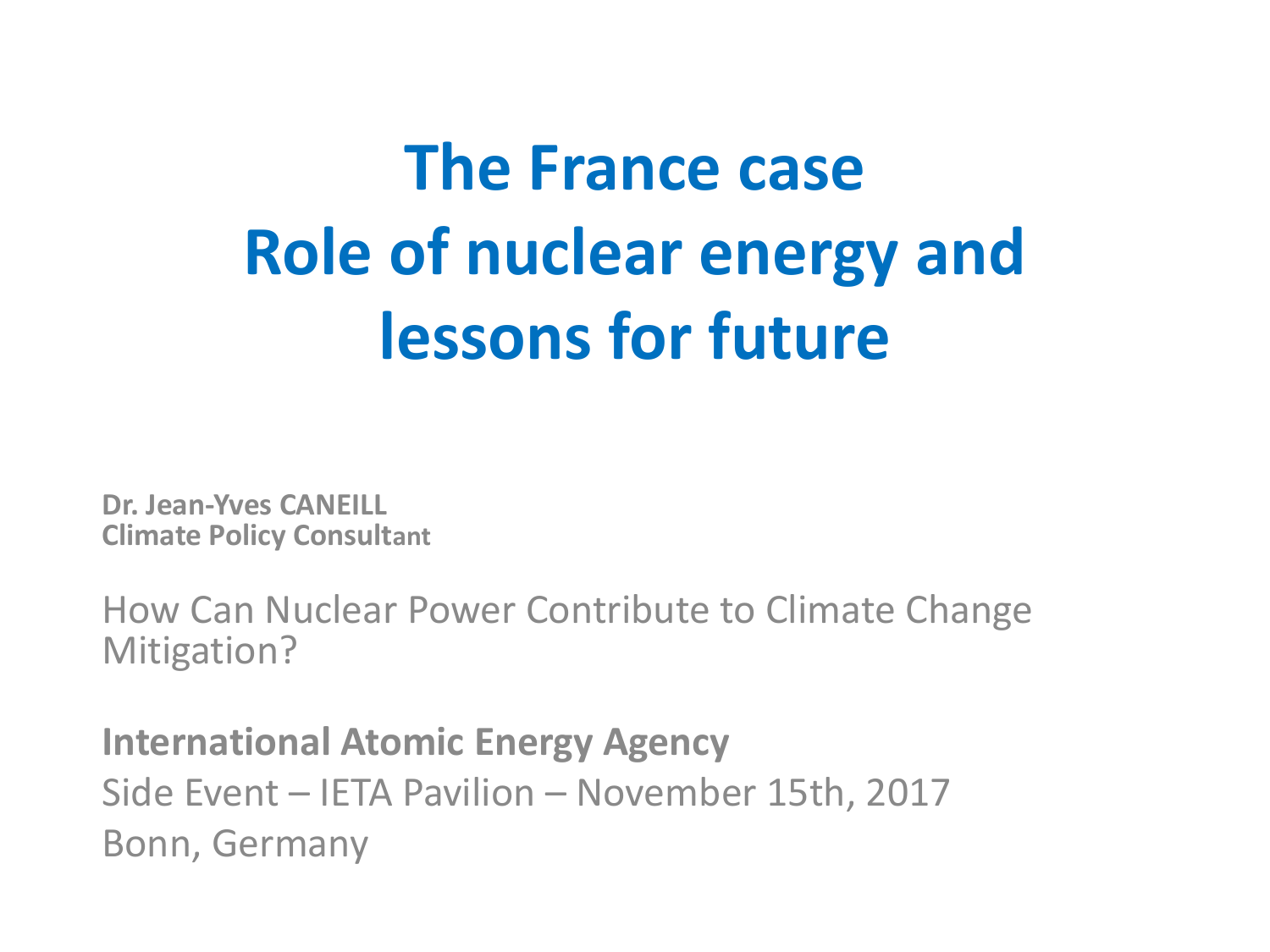### **Location of nuclear installations in France (source: SFEN and ASN)**



Source : Autorité de sûreté nucléaire (ASN), 31 décembre 2011. Traitements: SOeS, 2012.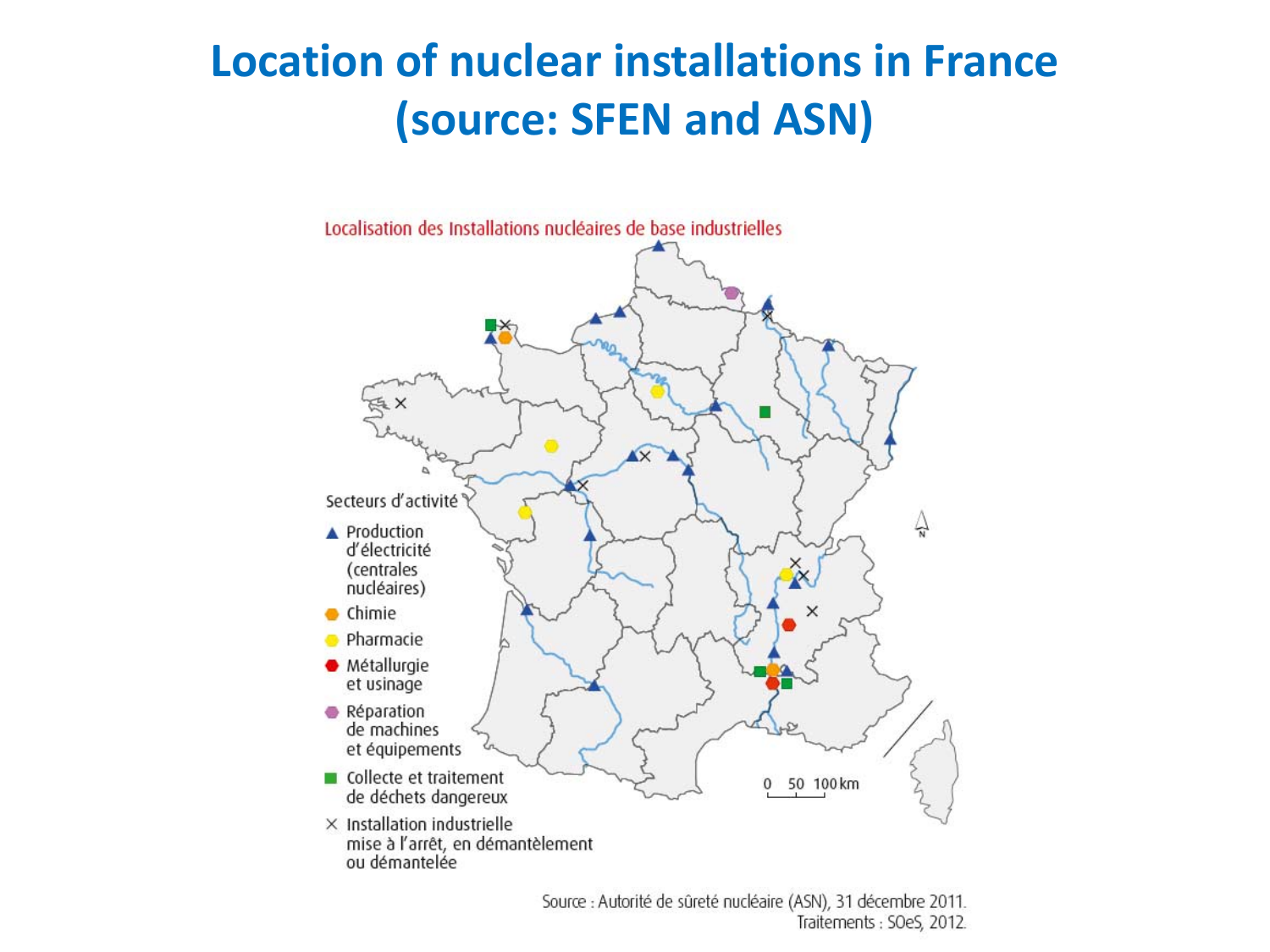## **Some** comments on these facts and figures as far as **the future is concerned**

- In France, EDF has already its electricity 97% CO2 free, thanks to a mix composed of nuclear, hydro and renewables (due to a decision in the mid seventies to become less dependent on oil)
- The Energy Transition Law (LTECV) stipulates that the nuclear installed capacity is capped by the present installed capacity, i.e:  $63,2$  GW
- Implementation of this law needs care, if one wants to keep benefit of this particular situation
- As a matter of fact, any departure from the present situation could lead to emission increase as well as costs increase (not only because carbon has a price but also because a massive increase in renewable would need to be balanced by fossil fuels unit if some nuclear facilities are closed too quickly)
- On the basis of recent experience nuclear generation can be adapted to renewable generation which is important because it is necessary to keep going the security of the network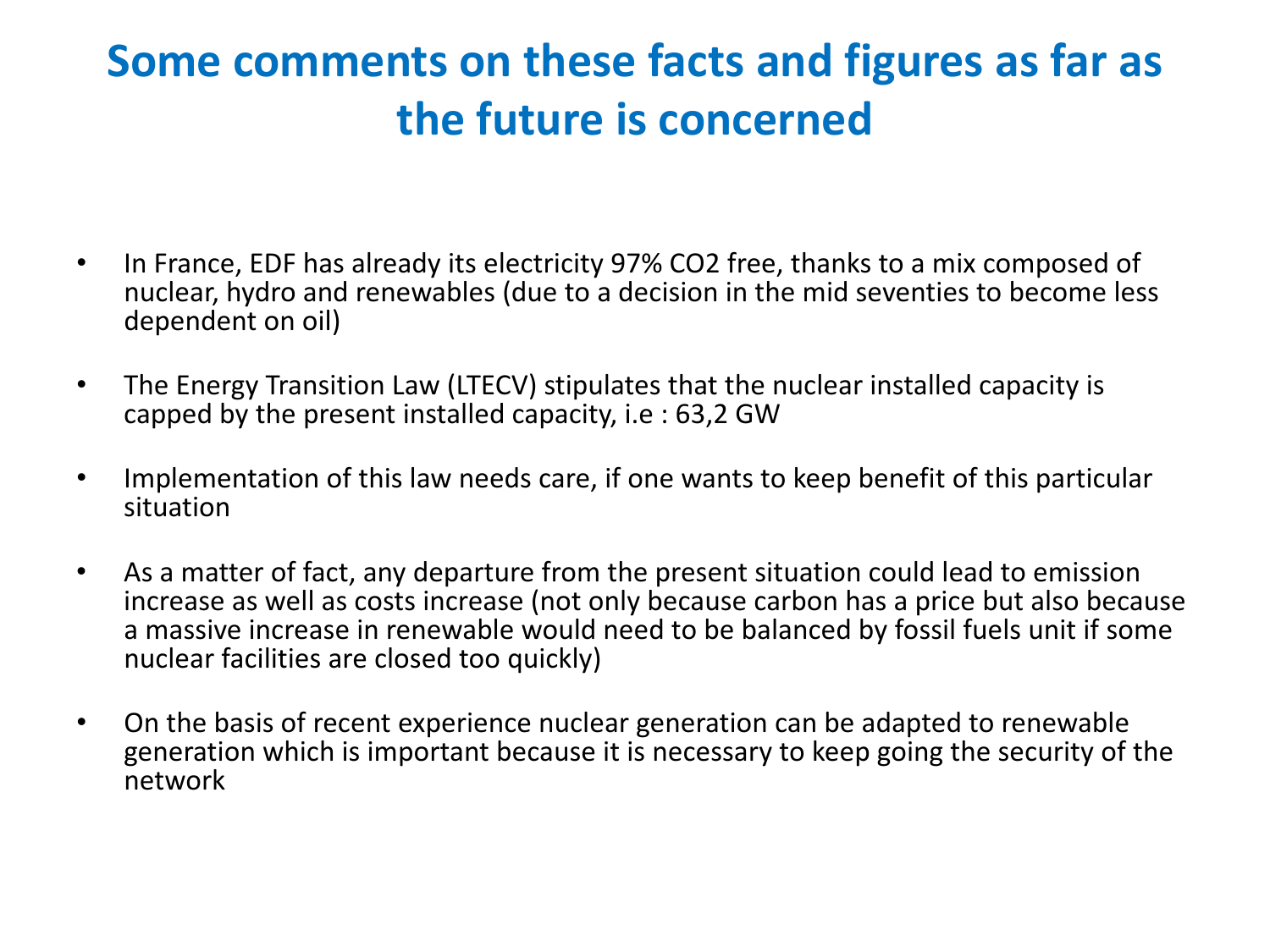# **CO2 emission when generating 1 KWH electricity within EU (from IEA and I4CE)**

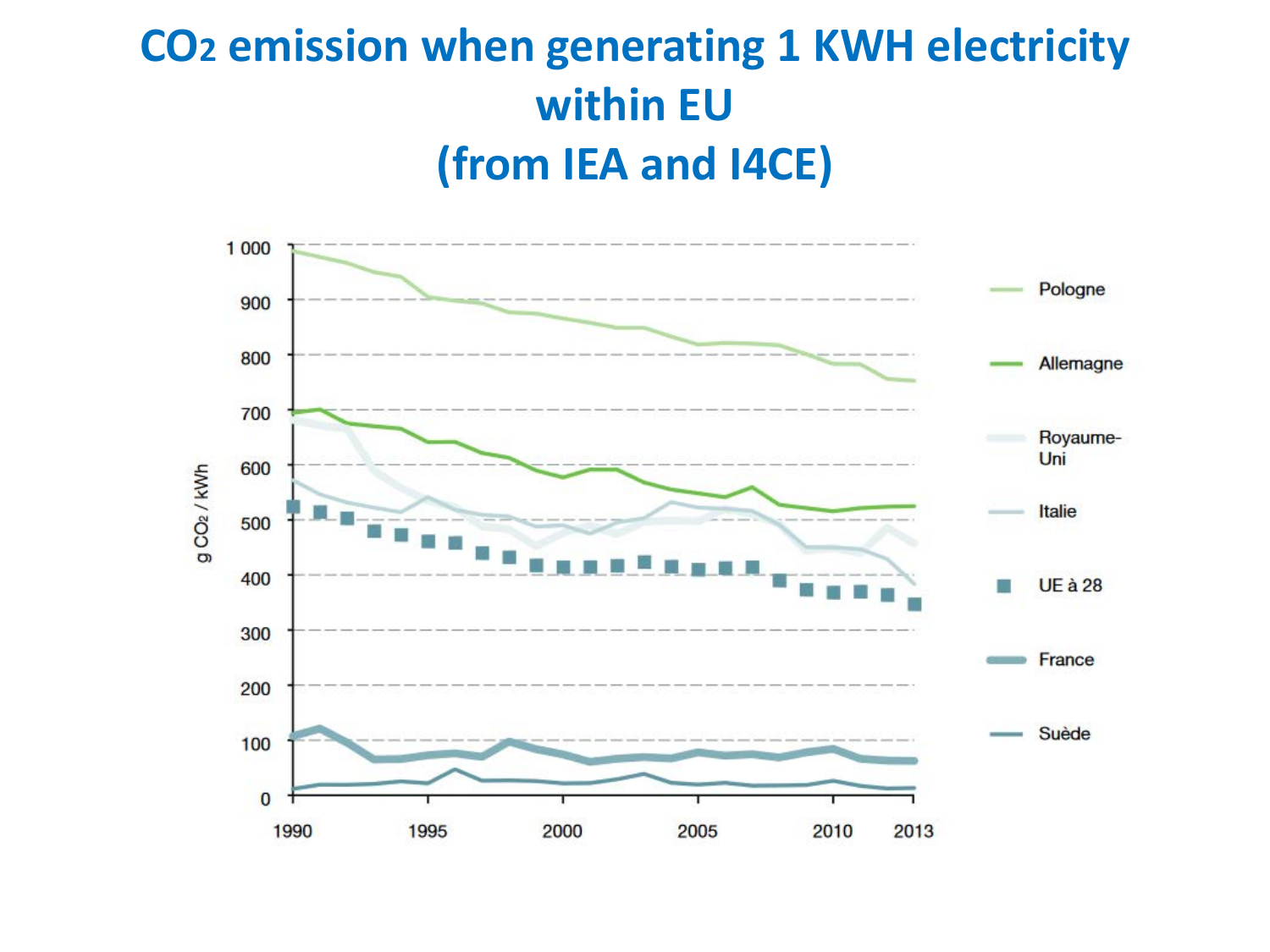#### Some objectives of LTECV (published JO, 18/08/2015)

- **Reducing GHG emission by 40% between 1990 and 2030 et dividing by 4, GHG** emission between 1990 and 2050 (factor 4); the targets are **described in SNBC (low carbon national strategy)**
- **Reducing final energy consumption by 50% in 2050 with the reference 2012,** with the goal of an intermediary objective of 20% in 2030
- **Reducing primary energy consumption of fossil fuels by 30% in 2030 compared to 2012**
- **Bring share of renewable energies at 23% of final consumption in 2020, and 32% in 2030**
- **Bring share of nuclear generation in electricity generation at 50% in 2025**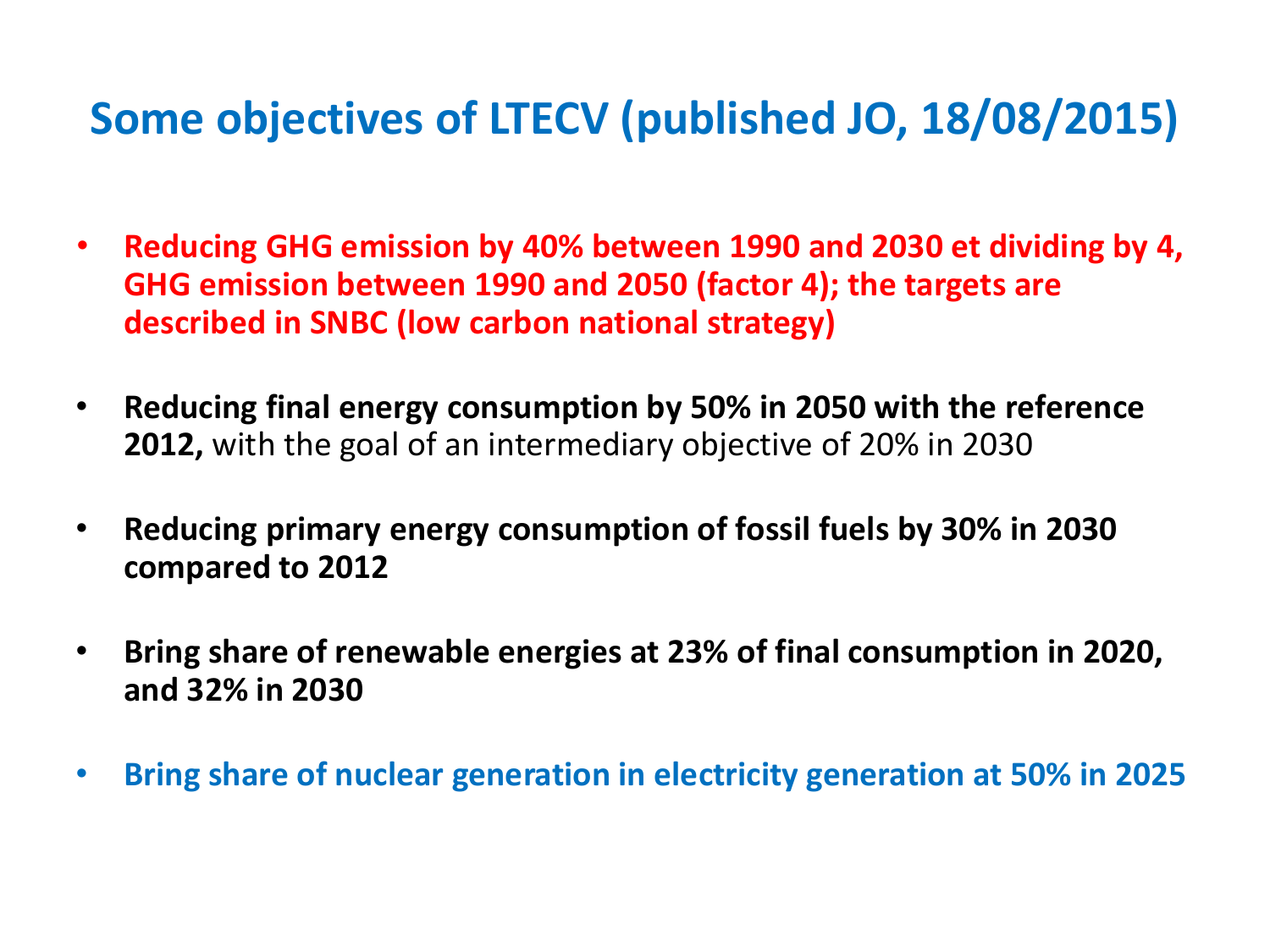## **Emission trajectories in SNBC (low carbon national strategy)**

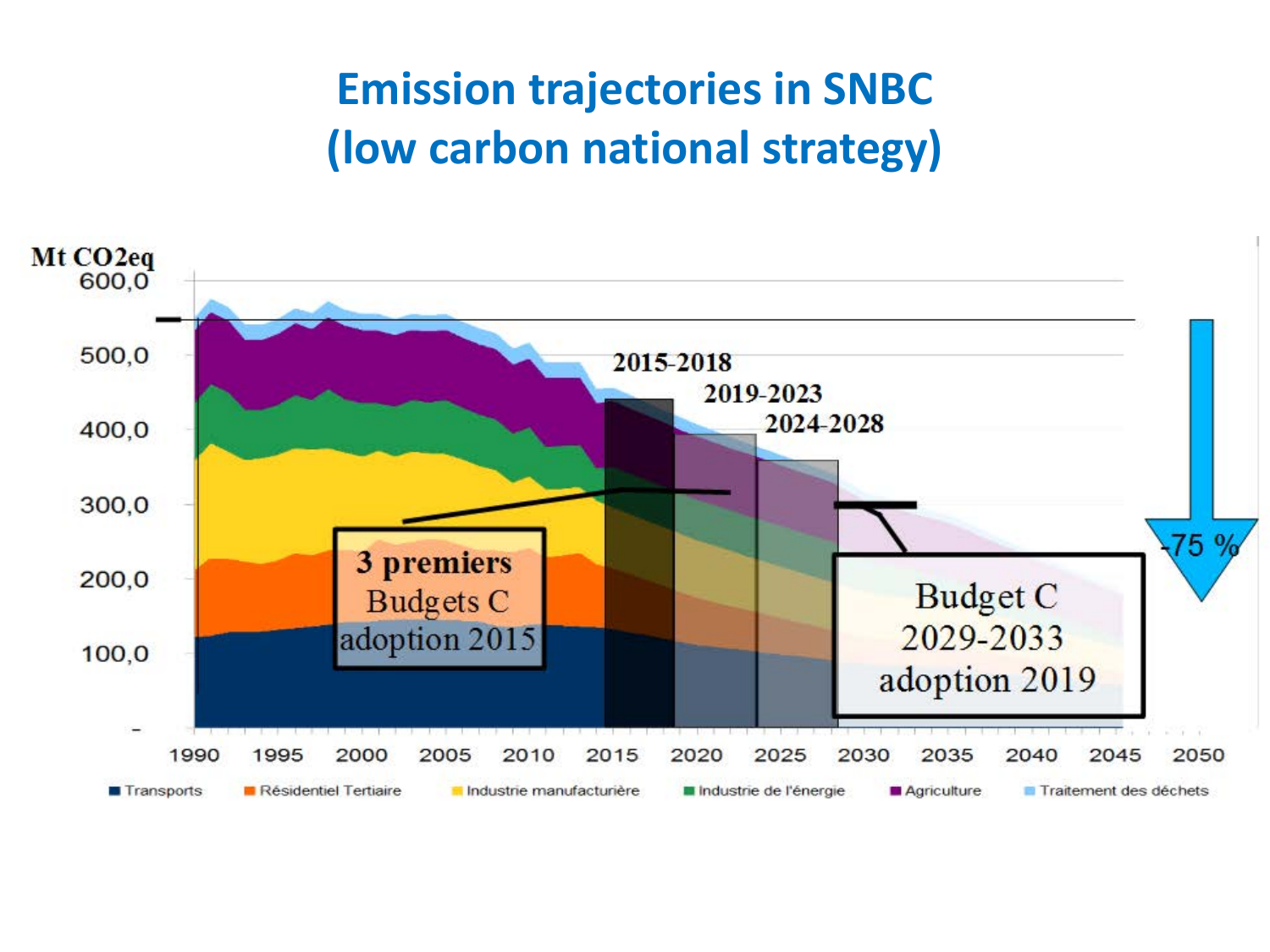# **Carbon budgets in SNBC (low carbon national strategy)**

Répartition sectorielle indicative